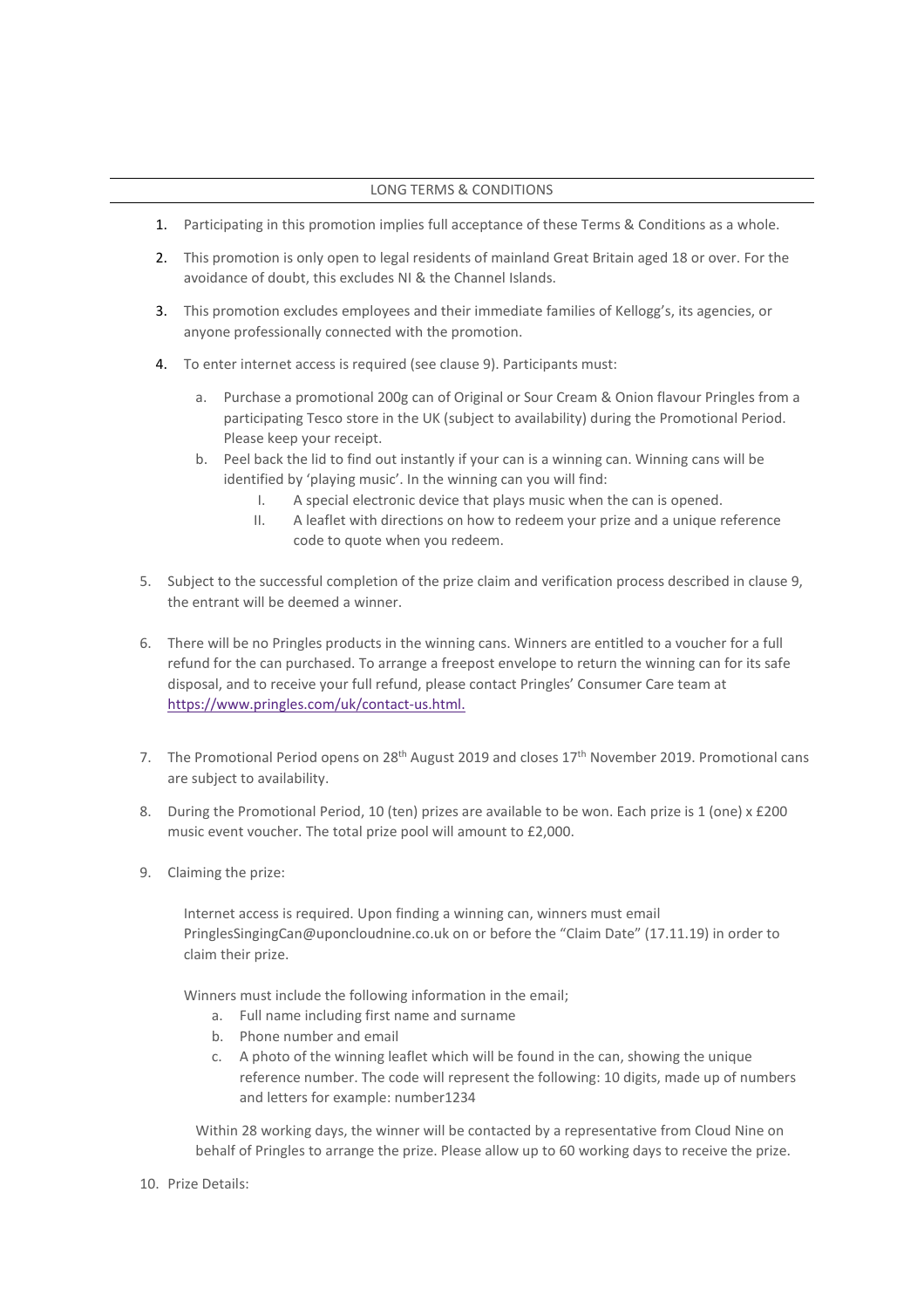- a) Upon successful completion of the prize claim and verification process described in clause 9, the voucher will be supplied to winners via email in the form of a code to be used on the voucher supplier's website.
- b) Internet access will be required to use your voucher.
- c) Tickets purchased using your vouchers may require access to a printer.
- d) The vouchers will be valid for 12 months from the date of activation.
- e) Winners will be required to create an account or sign in to an existing account on the voucher supplier's website in order to use their voucher.
- f) Vouchers can be used to purchase tickets to worldwide events subject to specific event exclusions.
- g) Vouchers cannot be used to purchase new gift cards by way of extending validity.
- h) Vouchers cannot be used in conjunction with any other discount.
- i) You will not be able to use your voucher once it has expired or claim a refund for any unused funds.
- j) Full Terms and Conditions applying to the use of the voucher will be available upon receipt of your voucher.
- 11. Winners may be required at any time to present the receipt of the product purchase, the product batch code or the musical device placed inside the Pringles can.
- 12. This is an email-in promotion only, there is no postal or telephone application route.
- 13. If a consumer believes they have a winning can and encounters any of the following problems;
	- a. the winning can does not make a sound;
	- b. there is no reference to / an issue with the legibility of the unique reference number;

Please visit<https://www.pringles.com/uk/contact-us.html> to contact Pringles' Consumer Careline.

- 14. It is the responsibility of the winner to supply the correct personal information to claim the prize. The Promoter will not be liable for the non-delivery of the prize caused by the provision of wrong information.
- 15. Prizes that are undelivered or returned to sender will be deemed unwanted and the prize/reward will be forfeited. The prize will not be re-allocated.
- 16. If for any reason, none or not all of the 10 (ten) prizes are claimed or awarded by the claim date, no additional winning Promotional Cans will be produced.
- 17. Winning Promotional Cans must not be sold for commercial gain in any way, including without limitation, on online auction sites. If the Promoter becomes aware that a winning Promotional Can has been made available for sale, bought or sold, the Promoter reserves the right to refuse to redeem the winning Promotional Can without payment of compensation to the entrant who submits the relevant winning Promotional Can for verification as a valid claim.